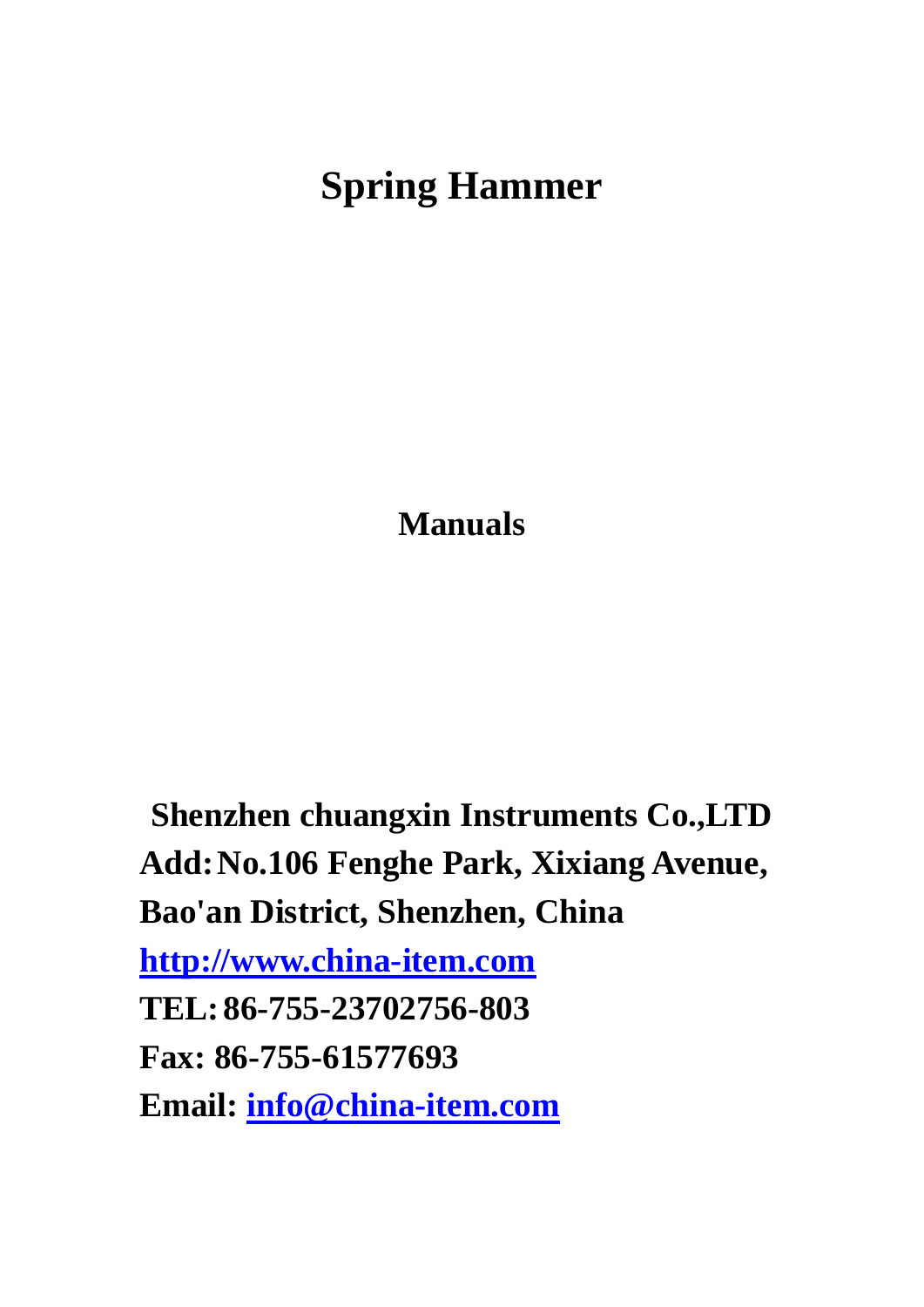# **Spring Impact Hammer**

### **1. Introduction**

The Spring Impact Hammer is strictly designed according to IEC60068-2-75 and GB/T2423 Standard. It's used to the impact resistance test of electric and electronic products and it's a necessary tool to test the safety performance of the electrical appliance's enclosure under the external mechanical forces. It's applied to the mechanical strength test of household and similar electric appliance, electronics, lamps, the shell of electrical accessories, operating arm, hand shank, brigade button, indicator light, signal lamp and lampshade etc., to guarantee the test specimen can support the possibility of reckless action and other accidents and the electrical product can operate safe and reliable which can't hurt human.

| ᅭ                                |                                     |
|----------------------------------|-------------------------------------|
| Model                            | Impact energy                       |
| Single type                      | $0.14 \pm 0.01$                     |
|                                  | $0.20 \pm 0.02$ J                   |
|                                  | $0.35 \pm 0.03$                     |
|                                  | $0.50 \pm 0.04$                     |
|                                  | $0.70 \pm 0.05$ J                   |
|                                  | $1.00 \pm 0.05$ J                   |
|                                  | $2.00 \text{ J} \pm 0.10 \text{ J}$ |
| Universal Type                   | $0.14 - 1.00$ J                     |
| Special Energy can be customized |                                     |

#### **2. Specification**



#### **3. Application**

Single type hammer: Fix the specimen according to the requirements of related standard, and choose the impact test point, pull the handle of the hammer, meanwhile the hammer will be in state of readiness. Put the hammer contact with the surface of the specimen vertical, push the impactor to release to promote the impact test of the sample.